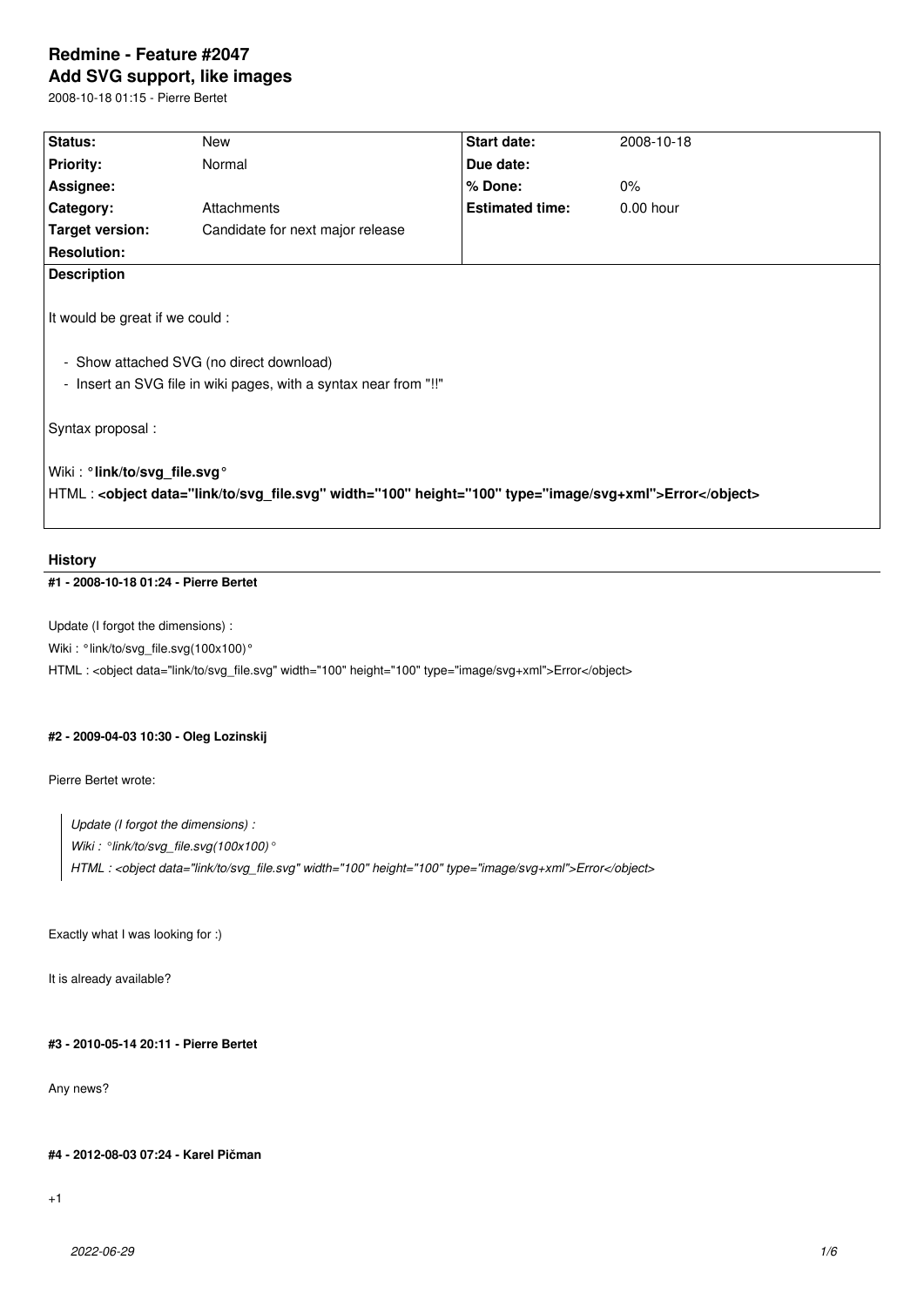### **#5 - 2012-08-03 09:30 - Karel Pičman**

You can display SVG image if you put full URL of the image:

!http://www.redmine.org/attachments/download/1042/ananas.svg!

http://www.redmine.org/attachments/download/1042/ananas.svg

#### **#6 - 2012-08-08 15:56 - Jun NAITOH**

 $+1$ 

patch for trunk.

- Show attached SVG (no direct download)

Index: app/models/attachment.rb

```
===================================================================
--- app/models/attachment.rb (revision 10173)
```

```
+++ app/models/attachment.rb (working copy)
```

```
@@ -162,7 +162,7 @@
```
end

#### def image?

- !!(self.filename =~ /\.(bmp|gif|jpg|jpe|jpeg|png)\$/i)
- + !!(self.filename =~ /\.(bmp|gif|jpg|jpe|jpeg|png|svg)\$/i) end

def thumbnailable?

- Insert attached SVG file in wiki pages, with a syntax near from "!!"

Index: app/helpers/application\_helper.rb

- --- app/helpers/application\_helper.rb (revision 10173)
- +++ app/helpers/application\_helper.rb (working copy)
- @@ -572,7 +572,7 @@
	- # when using an image link, try to use an attachment, if possible if options[:attachments] || (obj && obj.respond\_to?(:attachments)) attachments = options[:attachments] || obj.attachments
- text.gsub!(/src="([^\/"]+\.(bmp|gif|jpg|jpe|jpeg|png))"(\s+alt="([^"]\*)")?/i) do |m|
- + text.gsub!(/src="([^\/"]+\.(bmp|gif|jpg|jpe|jpeg|png|svg))"(\s+alt="([^"]\*)")?/i) do |m| filename, ext, alt, alttext =  $$1$ .downcase, \$2, \$3, \$4 # search for the picture in attachments

===================================================================

if found = Attachment.latest\_attach(attachments, filename)

#### **#7 - 2012-09-04 16:28 - YT Wu**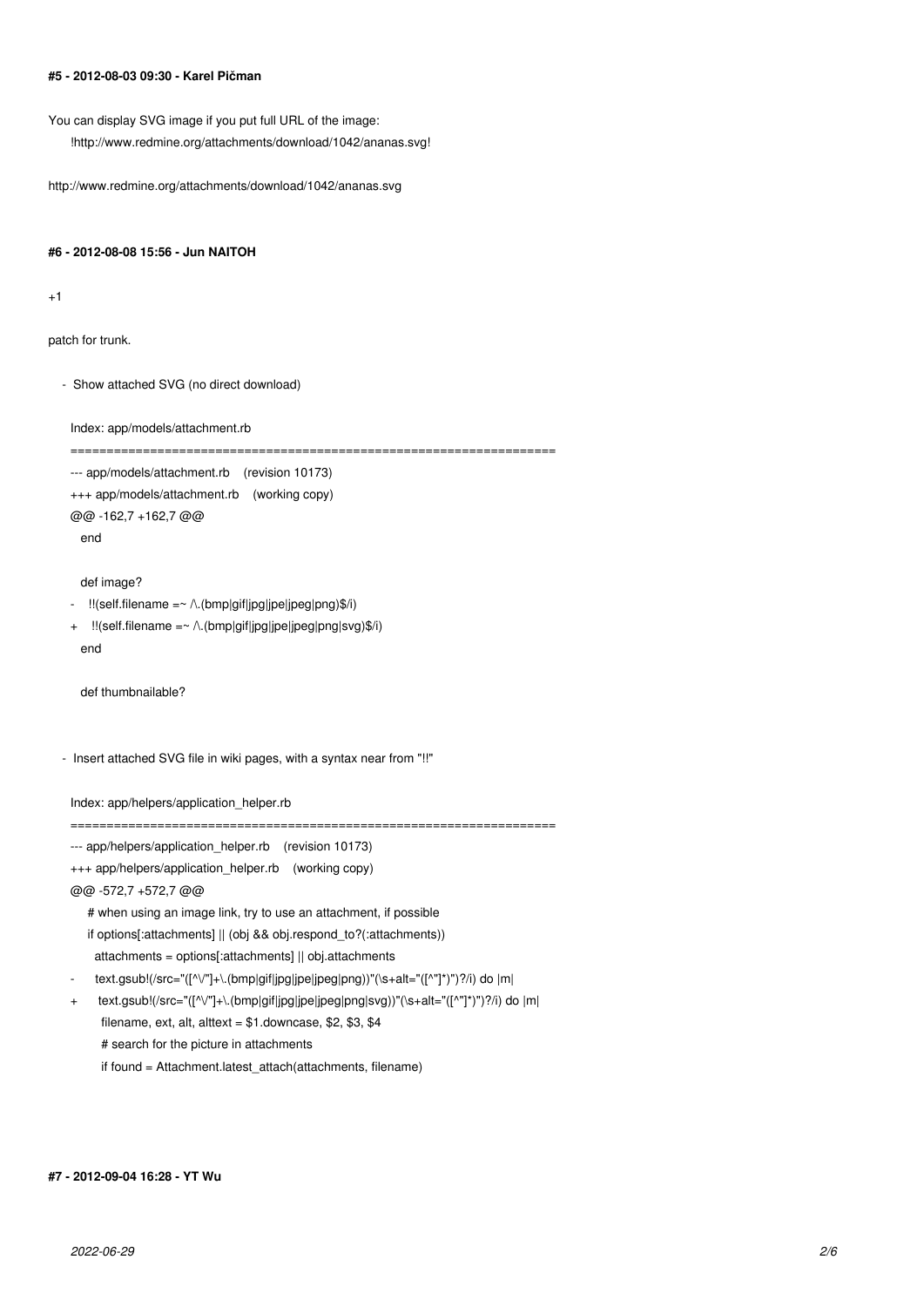### **#8 - 2012-09-05 00:38 - Jun NAITOH**

YT Wu wrote:

*can this patch support the export to PDF function ( with image in the PDF file ) ?*

No.

Because, RFPDF library is not supporting SVG file.

### **#9 - 2013-02-28 12:31 - Evgeny Seliverstov**

Jun NAITOH wrote:

*patch for trunk.*

Is there a chance to get this small patch in trunk? Manual patches to redmine files is not a best solution. I think it can't break anything except a missed image in PDF.

#### **#10 - 2013-03-01 00:47 - Mischa The Evil**

*- Target version set to Candidate for next major release*

The patches in note-6 from Jun NAITOH seem feasible.

#### **#11 - 2013-04-23 22:39 - Gabriel Mazetto**

RFPDF is obsolete, even the author is migrating to Prawn: https://github.com/edwinmoss/rfpdf We should consider migrating too.

#### **#12 - 2013-05-01 07:42 - Toshi MARUYAMA**

Gabriel Mazetto wrote:

*RFPDF is obsolete, even the author is migrating to Prawn: https://github.com/edwinmoss/rfpdf We should consider migrating too.*

# RFPDF is maintained by Jun NAITOH. https://github.com/naitoh/rfpdf

## **[#13 - 2013-09-05 03:26 - Adri](https://github.com/naitoh/rfpdf)en Crivelli**

We often use SVG images and would be glad to see them supported with the same syntax as any other images. I am in favor of implementing patch suggested in note 6.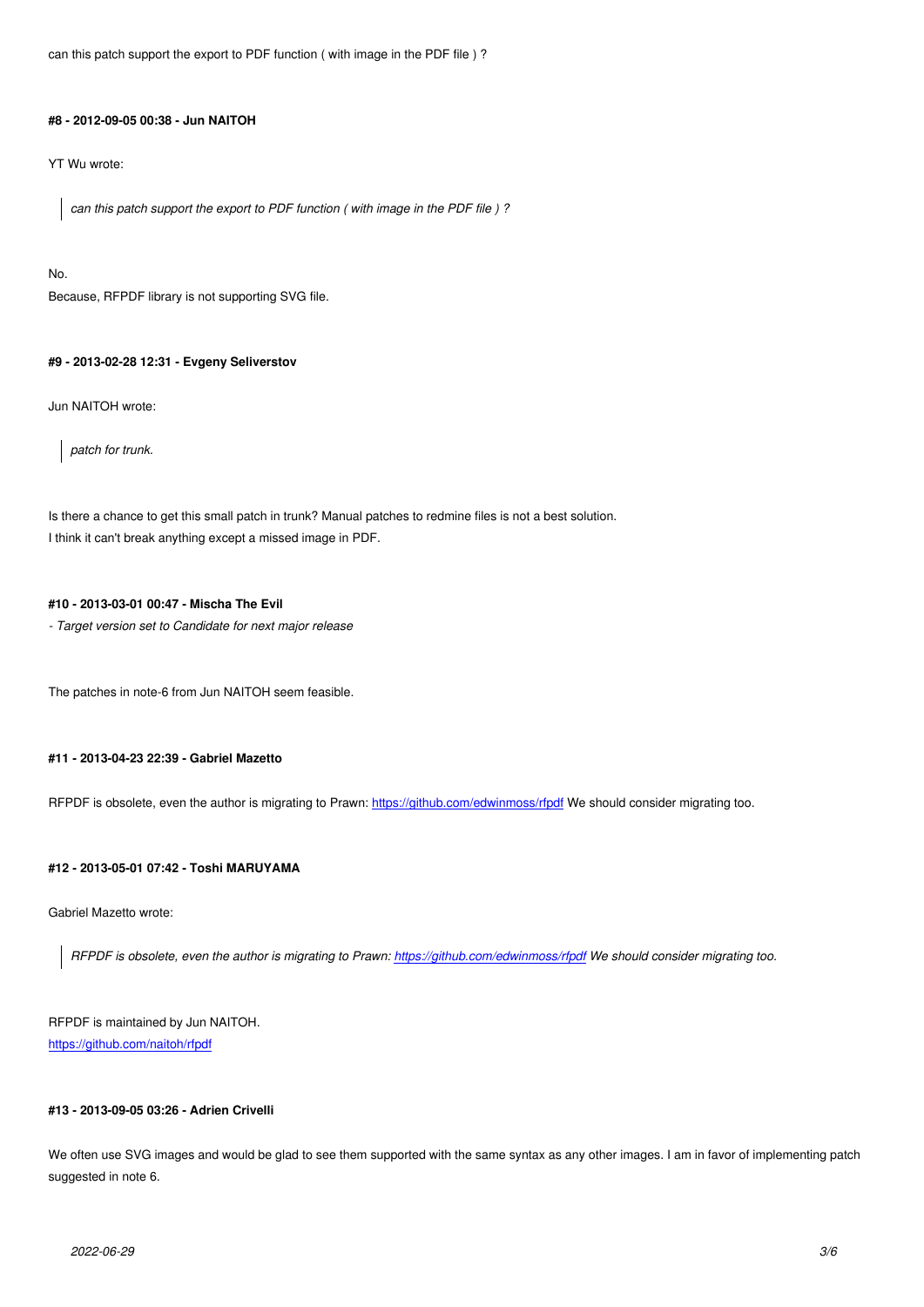#### **#14 - 2014-02-26 14:01 - Paulo Neves**

This is really easy to implement. Is there any needed step still? Do the maintainers need a test unit for this?

# **#15 - 2015-04-14 04:07 - yp xiao**

This is a really useful feature!

#### **#16 - 2015-10-04 05:25 - Go MAEDA**

I tried Jun NAITOH's patch pasted on #2047#note-6 but thumbnails for SVG images are not properly generated on my environment.

- Redmine 3.1.1.devel.14638
- ImageMagick 6.8.9-8
- Mac OS X 10.9.5

error messages in development.log:

Creating thumbnail failed (pid 16631 exit 1):

Command: 'convert' '/path/to/redmine/files/2015/10/151004112923\_ananas.svg' -thumbnail '100x100>' '/path/to/redmine/tmp/thumbnails/40\_6f1215c37c5a7abc38cc60463fac05df\_100.thumb'

command line:

\$ convert ananas.svg -thumbnail 100x100 convert: delegate failed `"rsvg-convert" -o "%o" "%i"' @ error/delegate.c/InvokeDelegate/1153. convert: unable to open image `/var/tmp/magick-16839ei4QFzFms7K4': No such file or directory @ error/blob.c/OpenBlob/2709. convert: unable to open file `/var/tmp/magick-16839ei4QFzFms7K4': No such file or directory @ error/constitute.c/ReadImage/540. convert: missing an image filename `100x100' @ error/convert.c/ConvertImageCommand/3184.

#### **#17 - 2016-12-02 16:09 - Silvio Knizek**

Karel Pičman wrote:

*You can display SVG image if you put full URL of the image:*

# *[...]*

*http://www.redmine.org/attachments/download/1042/ananas.svg*

The problem with this is that you can't click on any hyperlinks embedded into the SVG. So for SVG a specific case would be more appropriate.

#### **#18 - 2016-12-02 17:09 - Zer Guz**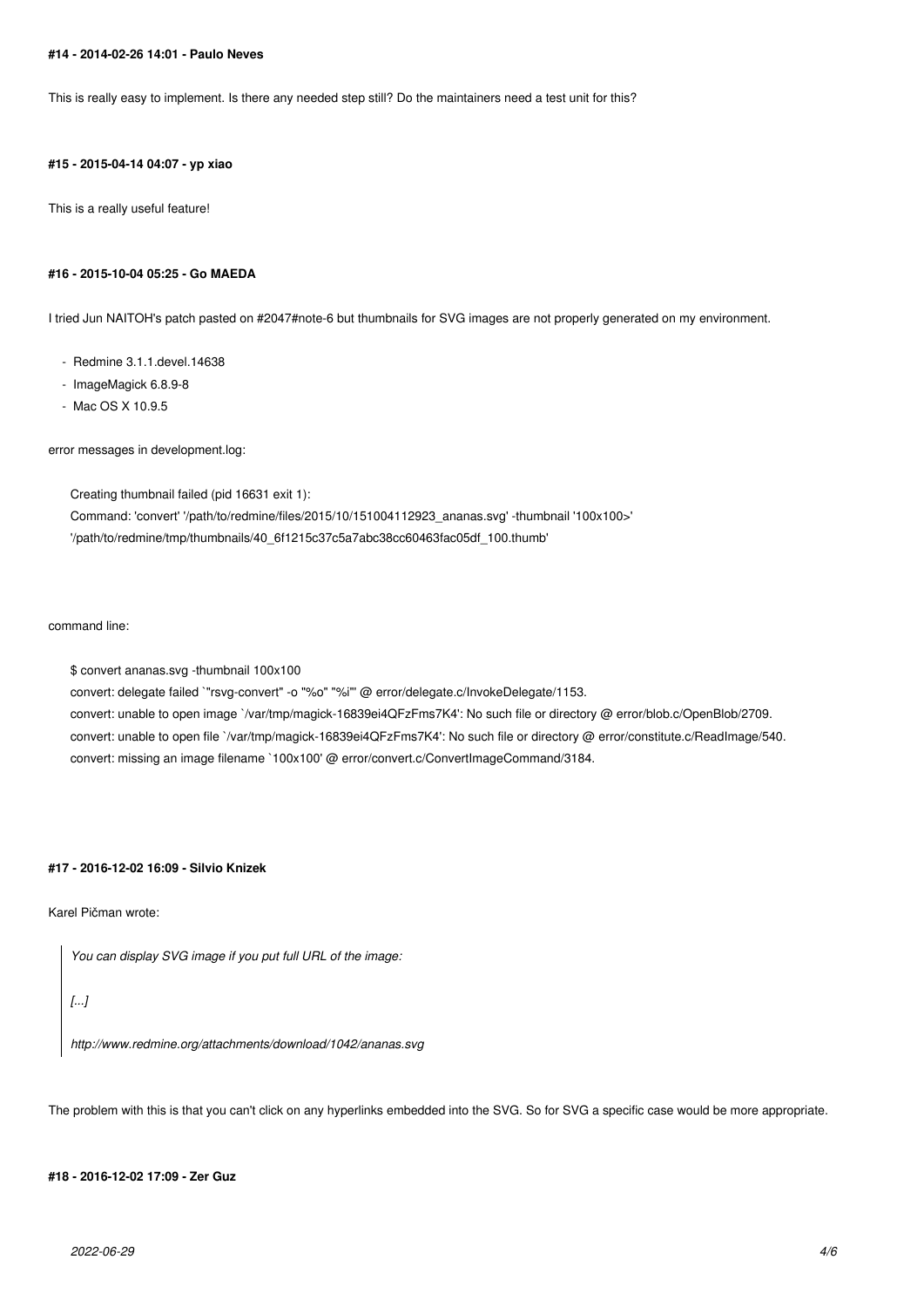### **#19 - 2016-12-23 09:48 - Go MAEDA**

Current implementation of Redmine::Thumbnail.generate method creates thumbnail images in same format with original image. But ImageMagick convert command cannot make thumbnails in SVG format. The following is a result of convert ananas.svg -thumbnail 100x100 thumbnail.svg.

- <?xml version="1.0" standalone="no"?>
- <!DOCTYPE svg PUBLIC "-//W3C//DTD SVG 20010904//EN"
- "http://www.w3.org/TR/2001/REC-SVG-20010904/DTD/svg10.dtd">
- <svg width="100" height="100">
- <g style="</svg>

Maybe we have to generate all thumbnails in PNG or JPEG format to support SVG images.

#### **#20 - 2020-03-24 13:20 - Keith Carangelo**

I was able to add thumbnail previews of images in SVG format by returning the original source file as the thumbnail instead of generating a new file. I also needed to add a width (width="100%") to the thumbnail image link to get the SVG to display.

```
diff --git a/app/models/attachment.rb b/app/models/attachment.rb
index 3affca0ba..0c204a88f 100644
--- a/app/models/attachment.rb
+++ b/app/models/attachment.rb
@@ -195,7 +195,7 @@ class Attachment < ActiveRecord::Base
   end
  def image?
   - !!(self.filename =~ /\.(bmp|gif|jpg|jpe|jpeg|png)$/i)
+ !!(self.filename =~ /\.(bmp|gif|jpg|jpe|jpeg|png|svg)$/i)
   end
   def thumbnailable?
@@ -216,6 +216,12 @@ class Attachment < ActiveRecord::Base
     size = Setting.thumbnails_size.to_i
     end
    size = 100 unless size > 0\overline{+}+ # For SVG format, simply return the file as the target
    if is_svg?
+ return self.diskfile
+ end
+
     target = File.join(self.class.thumbnails_storage_path, "#{id}_#{digest}_#{size}.thumb")
     begin
@@ -242,6 +248,10 @@ class Attachment < ActiveRecord::Base
    Redmine::MimeType.is_type?('image', filename)
```

```
 end
```
+ def is\_svg?